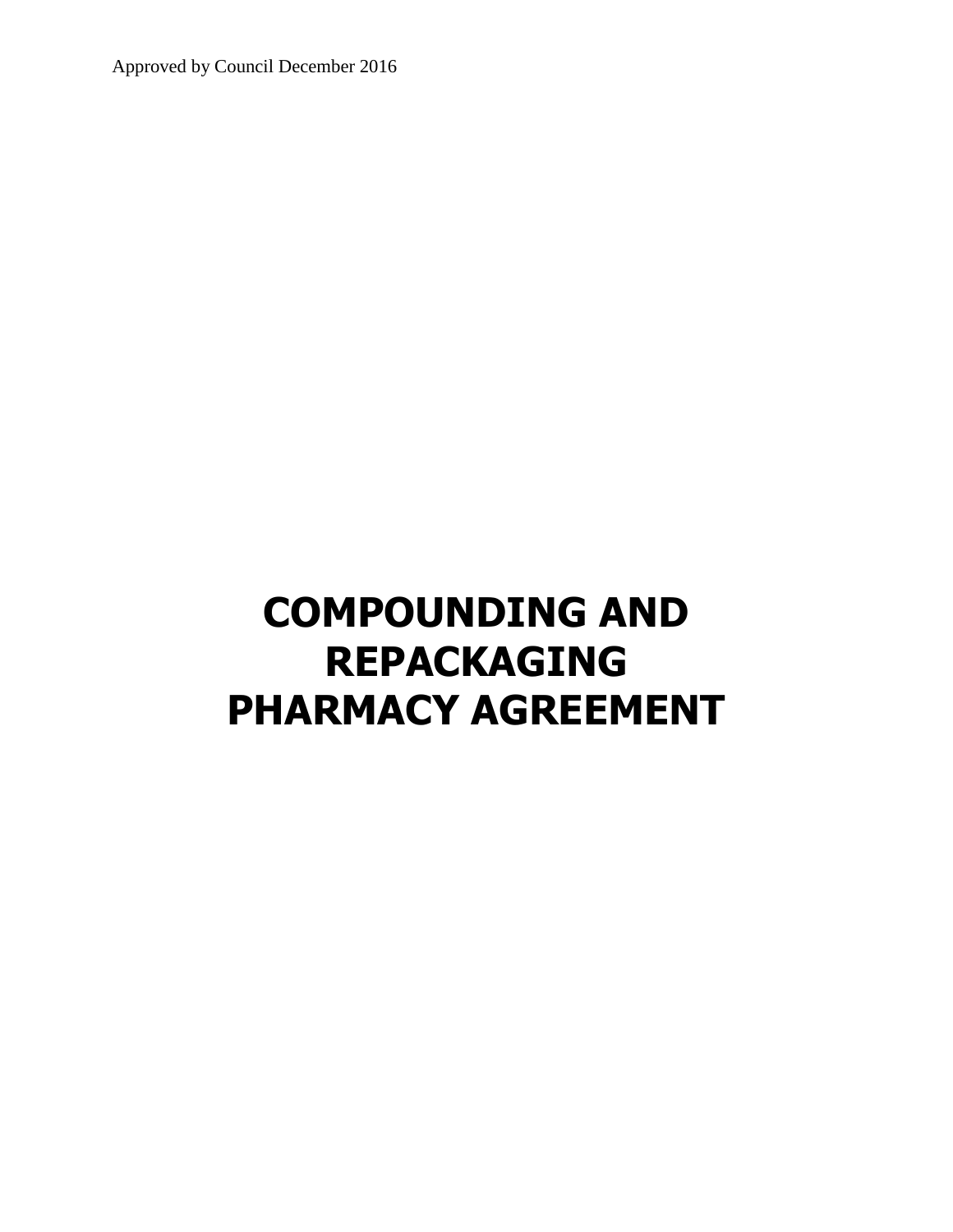## **COMPOUNDING AND REPACKAGING PHARMACY AGREEMENT**

THIS AGREEMENT made effective as of

#### **BETWEEN:**



WHEREAS:

 $\overline{a}$ 

- The licensee of the Community Pharmacy holds a community pharmacy licence;
- The licensee of the Compounding and Repackaging Pharmacy holds a compounding and repackaging pharmacy licence;
- Pharmacists and pharmacy technicians employed by the Community Pharmacy dispense drugs to patients of the Community Pharmacy and require the services of the Compounding and Repackaging Pharmacy to compound or repackage drugs, or both, so that the pharmacists and pharmacy technicians at the Community Pharmacy can dispense those drugs to patients of the Community Pharmacy;

<sup>&</sup>lt;sup>1</sup> Insert the name of licensee of the Compounding and Repackaging Pharmacy here.

 $2$  Insert the name of the Compounding and Repackaging Pharmacy and its licence number here.

<sup>&</sup>lt;sup>3</sup> Insert the legal name of the owner of the Compounding and Repackaging Pharmacy here.

<sup>&</sup>lt;sup>4</sup> Insert the name of licensee of the Community Pharmacy here.

<sup>&</sup>lt;sup>5</sup> Insert the name of the Community Pharmacy and its licence number here.

<sup>&</sup>lt;sup>6</sup> Insert the legal name of the owner of the Community Pharmacy here.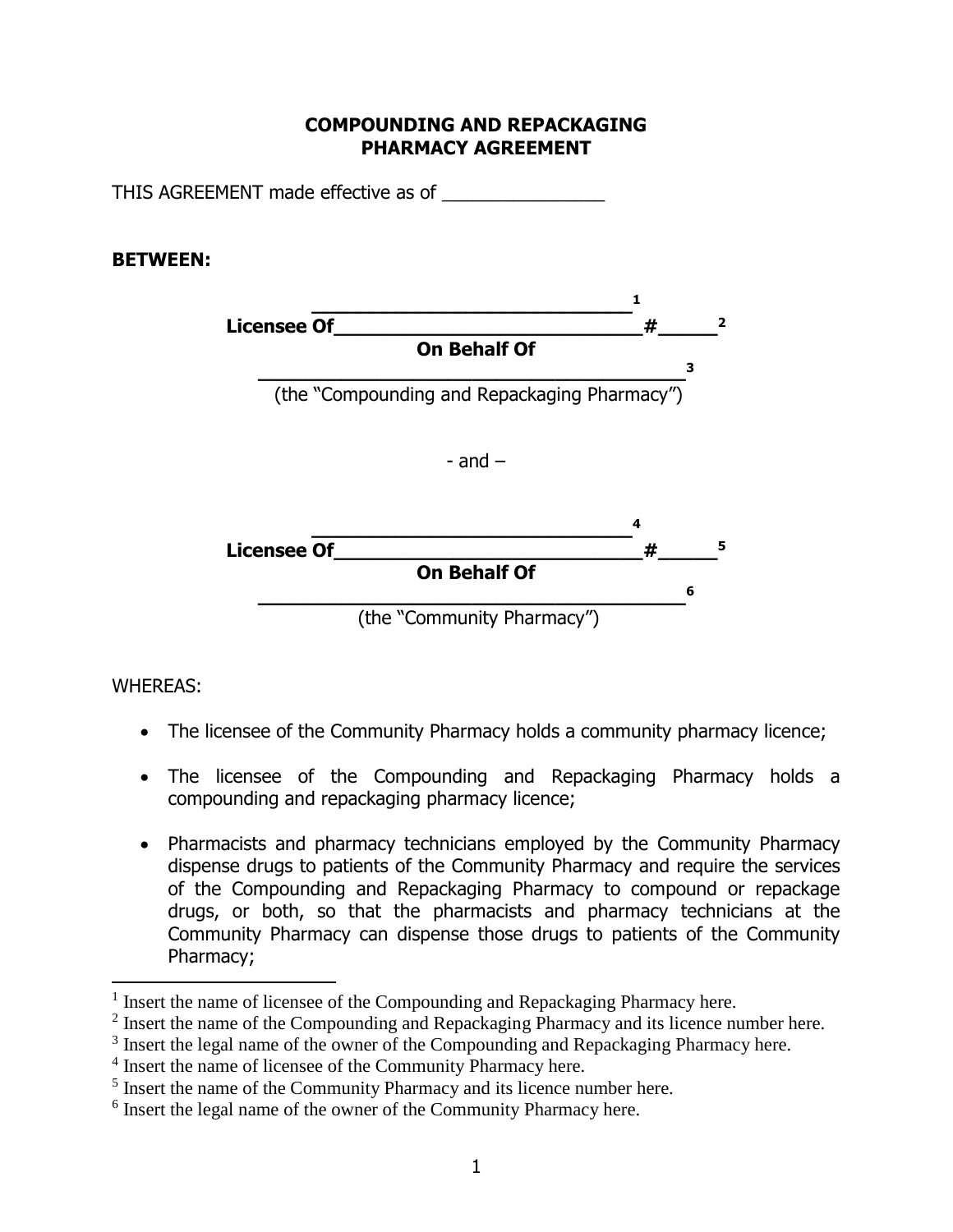- The Compounding and Repackaging Pharmacy is willing to compound or repackage drugs, or both, for the Community Pharmacy;
- The Community Pharmacy and the Compounding and Repackaging Pharmacy wish to enter into an agreement for the provision of compounding or repackaging services, or both, by the Compounding and Repackaging Pharmacy;
- The Community Pharmacy and the Compounding and Repackaging Pharmacy recognize that under the terms of the Pharmacy and Drug Regulation, AR 240/2006 the licensee of the Compounding and Repackaging Pharmacy must ensure that the Compounding and Repackaging Pharmacy only provides pharmacy services to the Community Pharmacy under the terms of a written contract that includes the terms required by the Council of the College and is in the form required by the Registrar of the College;

THEREFORE the Community Pharmacy and the Compounding and Repackaging Pharmacy mutually covenant and agree as follows:

#### **1. DEFINITIONS AND INTERPRETATION**

1.1 In this Agreement:

"Agreement" includes the Schedules to the Agreement and any amendment made to this Agreement or the Schedules;

"College" means the Alberta College of Pharmacists;

"community pharmacy licence" means a community pharmacy licence issued under section  $5(1)(a)$  of the *Pharmacy and Drug Act*,

"compounding and repackaging pharmacy licence" means a compounding and repackaging licence issued under section  $5(1)(b)$  of the *Pharmacy and Drug Act*;

"controlled substance" has the same meaning as a controlled substance in the Controlled Drugs and Substances Act, S.C. 1996, c. 19 and includes any substance that is prohibited, regulated, controlled or targeted under a regulation made or continued under that Act.

"dispense" means to provide a drug pursuant to a prescription;

"drug" means a substance or combination of substances referred to in section 31, 32 or 33 of the *Pharmacy and Drug Act* or defined as an emergency release drug or a special access drug under the *Pharmacy and Drug Act* and any combination of such substance or substances with any other substance;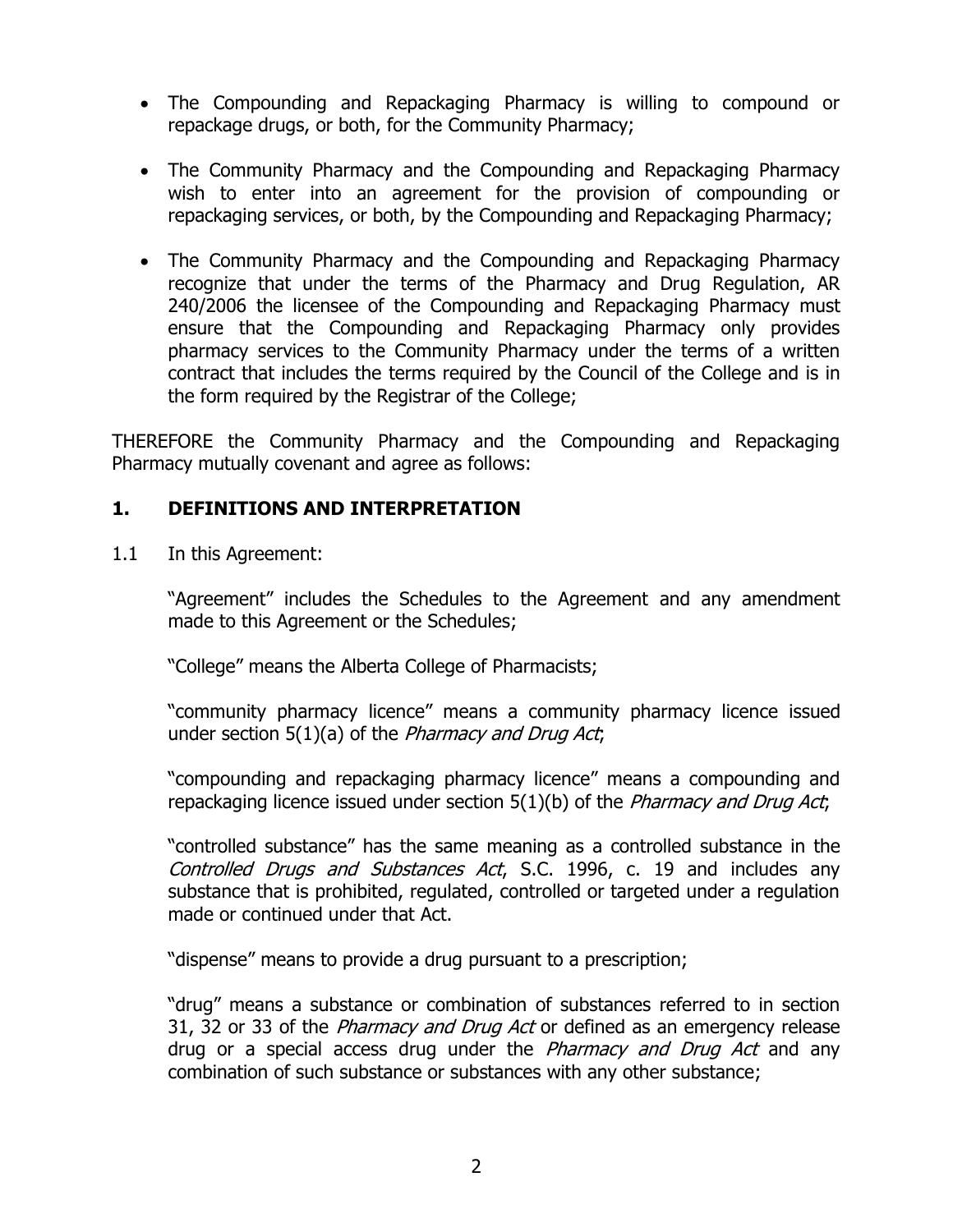"Health Information Act" means the Health Information Act, R.S.A. 2000, c. H-5;

"Health Professions Act" means the Health Professions Act, R.S.A. 2000, c. H-7;

"pharmacist" means an individual who is registered as a clinical pharmacist under the *Health Professions Act* as a regulated member of the College and holds a practice permit issued under that Act;

"Pharmacy and Drug Act" means the Pharmacy and Drug Act, R.S.A. 2000, c. P-13;

"prescription" means a direction by a person who is authorized by an Act of the Legislature of Alberta or an Act of the Parliament of Canada to prescribe drugs, directing that a drug be dispensed to or for the patient named in the direction;

"Privacy Officer" means the privacy officer designated by the Community Pharmacy to deal with all issues under this Agreement in relation to the Health Information Act;

"Registrar" means the Registrar of the College;

"Services" means the services as set out in Schedule "A".

- 1.2 Any reference to a statute, regulation, bylaw, standard or other legislative instrument is a reference to that statute, regulation, bylaw, standard or other legislative instrument as amended or replaced from time to time.
- 1.3 The singular includes the plural and vice versa.
- 1.4 The following Schedules form part of this Agreement:

Schedule "A" — Description of the Services Under This Agreement;

Schedule "B"— Guarantees of Quality of the Ingredients and of the Products of Compounding and Repackaging;

1.5 If there is a conflict between a Schedule and a provision in the body of this Agreement, the provision in the body of this Agreement prevails.

# **2. SERVICES**

2.1 The Compounding and Repackaging Pharmacy shall provide the Services in accordance with this Agreement.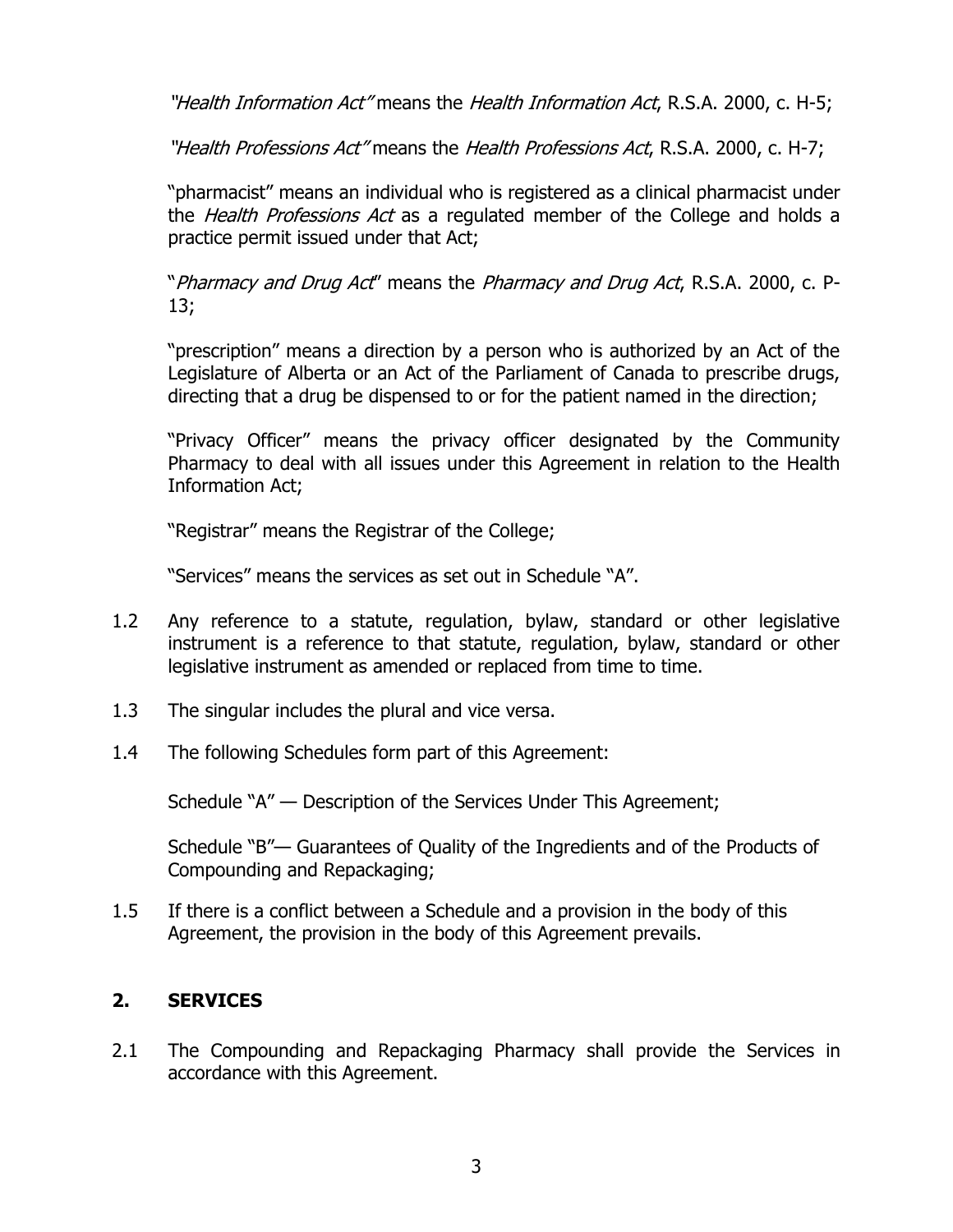- 2.2 The Services shall be provided under the direction of the licensee of the Compounding and Repackaging Pharmacy.
- 2.3 Where the Services involve compounding a drug, the Services shall be provided by:
	- (a) a pharmacist at the Compounding and Repackaging Pharmacy;
	- (b) a pharmacy technician practicing
		- i. in accordance with the pharmacy technician's scope of practice, and
		- ii. under the direction of a clinical or courtesy pharmacist practicing in the Compounding and Repackaging Pharmacy in accordance with the provisions of section 21 of the Pharmacists Profession Regulation, AR 129/2006 and Standard 20 of the Standards of Practice for Pharmacists and Pharmacy Technicians; or
	- (c) an individual employed by the Compounding and Repackaging Pharmacy with the consent of and under the direct supervision of a clinical or courtesy pharmacist practising in the Compounding and Repackaging Pharmacy in accordance with the provisions of sections 22 and 23 of the Pharmacists Profession Regulation, AR 129/2006.
- 2.4 Nothing in this Agreement allows the Compounding and Repackaging Pharmacy to compound or repackage a drug for or on behalf of the Community Pharmacy unless the Community Pharmacy:
	- (a) holds a valid prescription for a patient for that drug; or
	- (b) has a reasonable expectation of receiving a valid prescription for a patient for that drug in the immediate future.
- 2.5 Nothing in this Agreement allows the Compounding and Repackaging Pharmacy to sell or provide a controlled substance except on a written order specifying that an amount of the controlled substance is required for emergency purposes.

# **3. TERM AND RENEWAL**

 $\overline{a}$ 

3.1 The term of this Agreement is from  $\frac{1}{2}$  to  $\frac{1}{2}$   $\frac{1}{2}$  (the "Term").

 $<sup>7</sup>$  Insert the beginning and end dates of the term of the Agreement.</sup>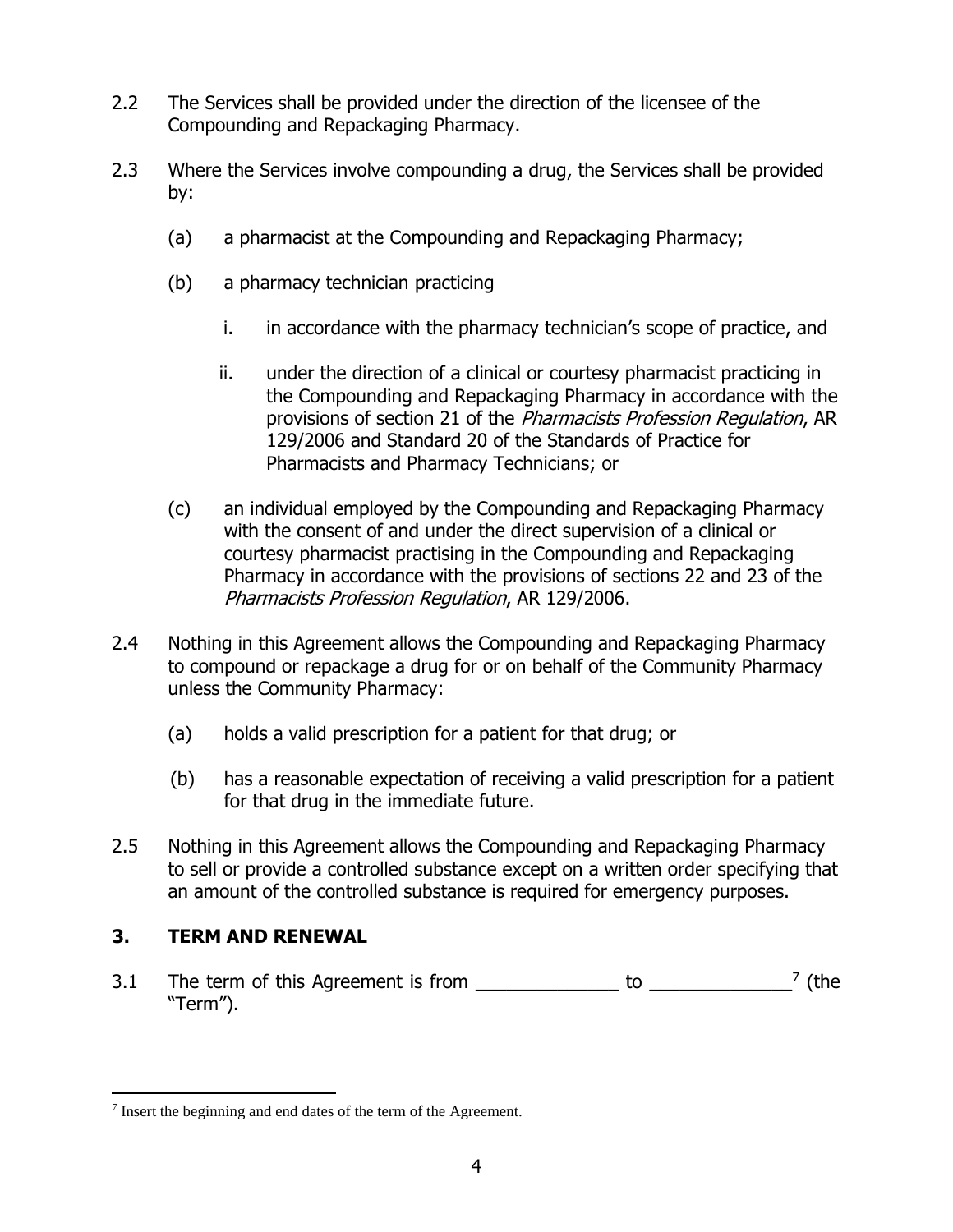3.2 This Agreement may be renewed for such period of time as the parties may mutually agree to in writing.

## **4. TERMINATION**

- 4.1 This Agreement is automatically terminated if:
	- (a) the community pharmacy licence held by the licensee of the Community Pharmacy expires, is suspended, is cancelled or is otherwise terminated,
	- (b) the compounding and repackaging licence held by the licensee of the Compounding and Repackaging Pharmacy expires, is suspended, is cancelled or is otherwise terminated; or
	- (c) if an order is made against either party or the licensee or the proprietor of either party by a hearing tribunal constituted under the *Health Professions* Act or the Pharmacy and Drug Act, or both, that prevents the Services being provided by the Compounding and Repackaging Pharmacy or being received by the Community Pharmacy.
- 4.2 Despite article 4.1(a), this Agreement is not automatically terminated if:
	- (a) a community pharmacy licence has been issued by the College to a new licensee for the Community Pharmacy and the new licensee has affirmed this Agreement in writing; or
	- (b) the Community Pharmacy is being operated under the personal management, control and direction of another pharmacist in accordance with the terms of permission granted to the proprietor by the Registrar under section 14(2) of the *Pharmacy and Drug Act* and that pharmacist has affirmed this Agreement in writing.
- 4.3 Despite article 4.1(b), this Agreement is not automatically terminated if:
	- (a) a compounding and repackaging licence has been issued by the College to a new licensee for the Compounding and Repackaging Pharmacy and the new licensee has affirmed this Agreement in writing; or
	- (b) the Compounding and Repackaging Pharmacy is being operated under the personal management, control and direction of another pharmacist in accordance with the terms of permission granted to the proprietor by the Registrar under section 14(2) of the *Pharmacy and Drug Act* and that pharmacist has affirmed this Agreement in writing.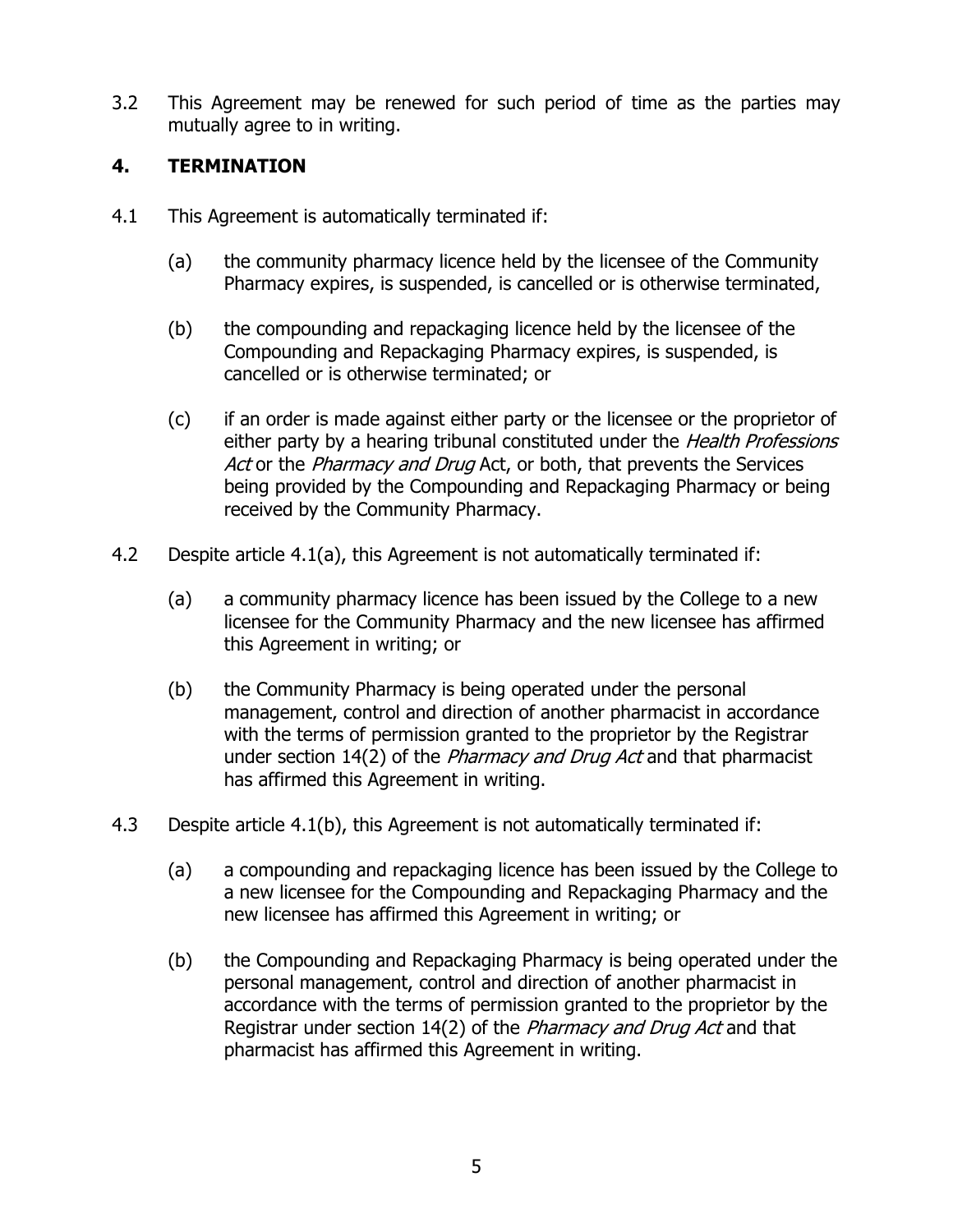- 4.4 Except as otherwise provided in this Agreement, if either party fails to perform or observe any covenant contained in this Agreement, that party may give written notice to the other party describing in general terms the nature of the default and requiring the other party to remedy the default within\_\_\_\_<sup>8</sup>days.
- 4.5 If a party, who has received a notice under article 4.5, fails to remedy the default within the time specified in article 4.5, the other party may by further written notice terminate the agreement.
- 4.6 The parties may terminate this Agreement by mutual agreement in writing.
- 4.7 To ensure that this Agreement remains consistent with any new directions of the Council of the College made under section 19(a)(i) of the *Pharmacy and Drug* Regulation, AR 240/2006 after the effective date of this Agreement, the parties agree to renegotiate the terms of this Agreement to comply with those new directions and to make the necessary amendments to this Agreement in accordance with articles 5.4 and 18.3 within 30 working days of the issuance of any new directions.
- 4.8 If the parties are unable to reach an agreement and make the necessary amendments to this Agreement under article 4.7, this Agreement terminates on the  $31<sup>st</sup>$  working day after those directions are issued.
- 4.9 For the purposes of articles 4.7 and 4.8, a direction by the Council of the College is issued when it is passed by the Council and is posted on the website of the College.

# **5. LICENCES**

 $\overline{a}$ 

- 5.1 Throughout the Term and any renewal, the Compounding and Repackaging Pharmacy shall ensure that its operations are managed, controlled and supervised by a licensee who:
	- (a) maintains a compounding and repackaging licence for the Compounding and Repackaging Pharmacy; and
	- (b) complies with the requirements of and any conditions imposed on the compounding and repackaging licence.
- 5.2 Throughout the Term and any renewal of it, the Community Pharmacy shall ensure that its operations are managed, controlled and supervised by a licensee who:

<sup>&</sup>lt;sup>8</sup> Insert the number of days the parties agree upon.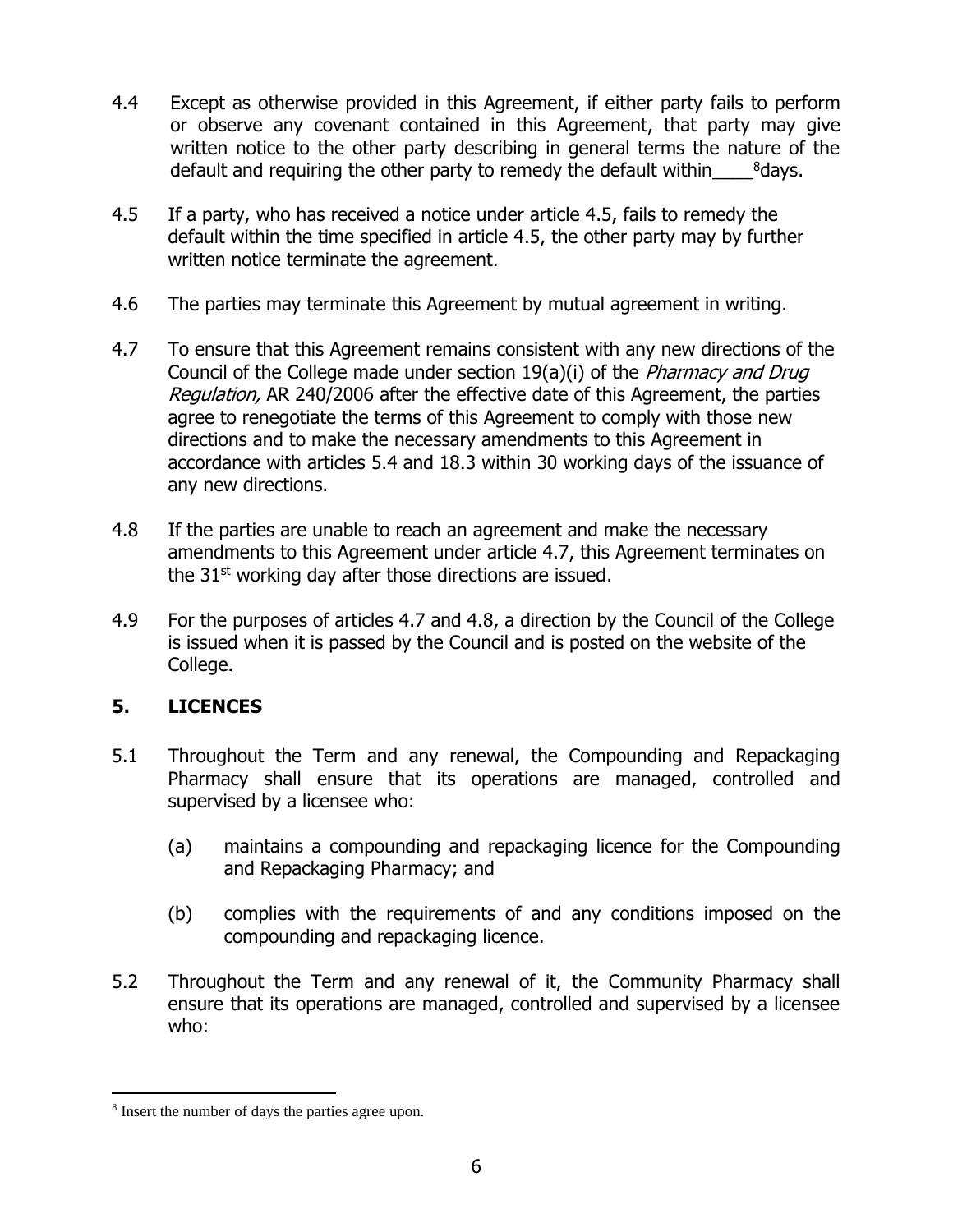- (a) maintains a community pharmacy licence for the Community Pharmacy; and
- (b) complies with the requirements of and any conditions imposed on the community pharmacy licence.
- 5.3 Each party shall disclose to the other party the conditions, if any, imposed on a pharmacy licence referred to in this article or any conditions imposed on the operation of the pharmacy.
- 5.4 Each party shall ensure that if there is any proposed amendment to this Agreement, the licensee is advised of it and approves it in writing before it becomes effective.

## **6. COMPLIANCE WITH LEGISLATIVE REQUIREMENTS**

- 6.1 Each party warrants that it, its licensee, its proprietor, its employees and agents will comply with all legislative requirements applicable to the provision of the Services under this Agreement or legislative restrictions on the provision of the Services under this Agreement or in any way relating to this Agreement, including but not limited to legislative requirements or legislative restrictions imposed under the following:
	- (a) the Controlled Drugs and Substances Act, S.C. 1996, c. 19 and all regulations made or continued under it;
	- (b) the Food and Drugs Act, R.S.C. 1985, c. F-27 and all regulations made or continued under it;
	- (c) the Health Professions Act and all regulations made or continued under it;
	- (d) the Standards of Practice for Pharmacists and Pharmacy Technicians adopted by the Alberta College of Pharmacists;

(e) the *Code of Ethics* adopted by the Alberta College of Pharmacists; (f) the Government Organization Act, R.S.A. 2000, c. G-10, Schedule 7.1 and all regulations made or continued under it;

(g) the Pharmacy and Drug Act and all regulations made or continued under it;

(h) the *Standards for the Operation of Licensed Pharmacies* adopted by the Alberta College of Pharmacists;

(i) the Health Information Act and all regulations made or continued under it.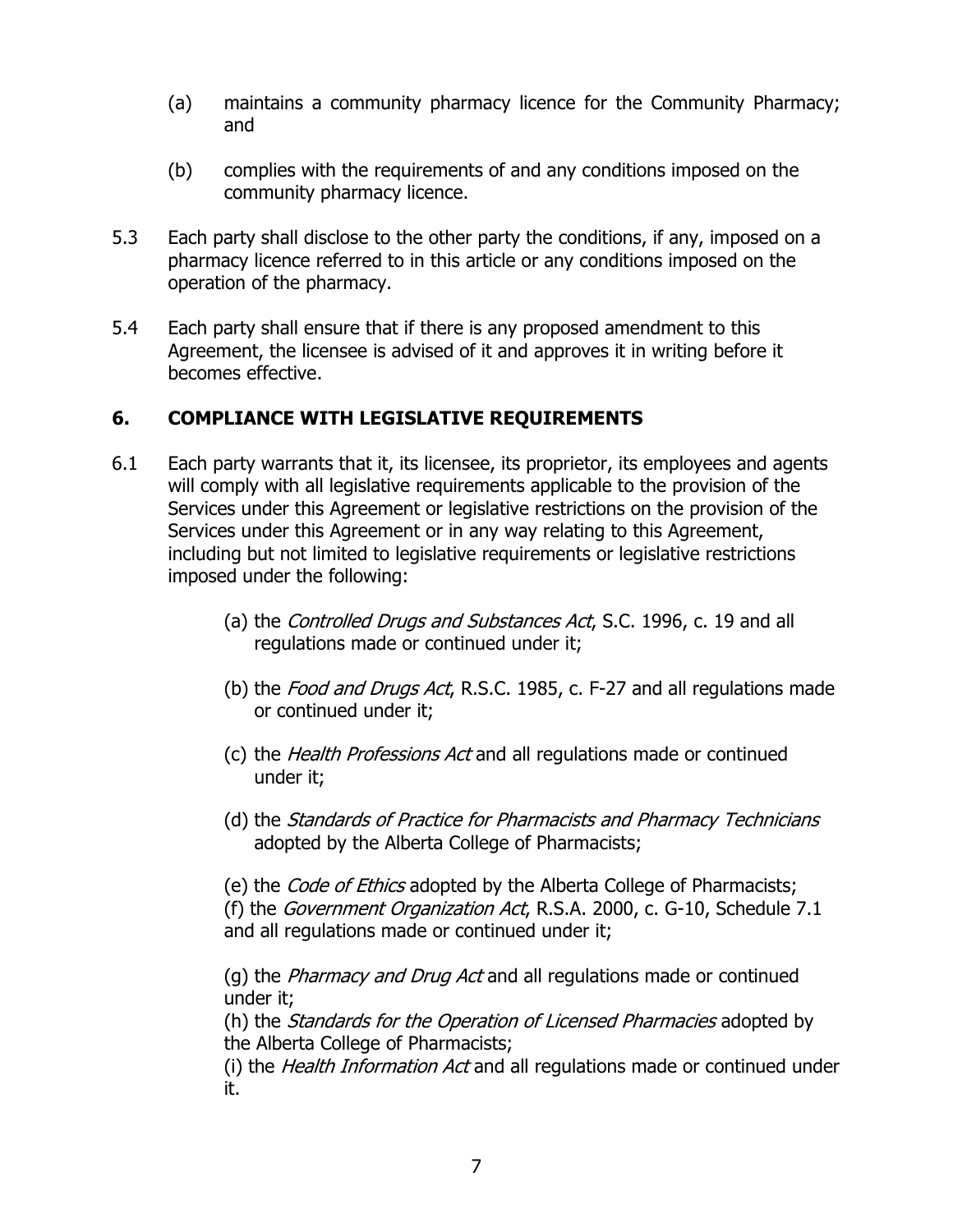6.2 Neither party will do anything under this Agreement to frustrate or limit access to documents or information which the College may lawfully require be produced by the parties, their licensees, their proprietors, pharmacists employed by the parties or otherwise engaged in relation to the provision of the Services.

# **7. HEALTH INFORMATION ACT**

- 7.1 The Compounding and Repackaging Pharmacy recognizes that in relation to the Services it is an affiliate of the Community Pharmacy for the purposes of the Health Information Act.
- 7.2 The Compounding and Repackaging Pharmacy shall provide the Services under this Agreement in a manner that complies with:
	- (a) the Compounding and Repackaging Pharmacy's responsibilities under the Health Information Act as an affiliate of the Community Pharmacy; and
	- (b) the reasonable written policies of the Community Pharmacy respecting compliance with the *Health Information Act* that have been provided to the Compounding and Repackaging Pharmacy in relation to health information as defined in the Health Information Act.
- 7.3 The Compounding and Repackaging Pharmacy shall have a system in place for ensuring compliance with the *Health Information Act* that is satisfactory to the Community Pharmacy, acting reasonably.
- 7.4 The Compounding and Repackaging Pharmacy shall provide a description of the system referred to in article 7.3 to the Community Pharmacy, respond to reasonable questions about the system from the Community Pharmacy and allow the Community Pharmacy to audit compliance with the system, acting reasonably.
- 7.5 Where a breach of the *Health Information Act* occurs in the provision of the Services or otherwise in relation to this Agreement as result of an action or omission by the Compounding and Repackaging Pharmacy, its licensee, proprietor, agents or employees, the Compounding and Repackaging Pharmacy shall:
	- (a) promptly take the steps necessary to minimize the impact of the breach and to prevent a re-occurrence;
	- (b) immediately advise the Privacy Officer of the occurrence and the nature of the occurrence;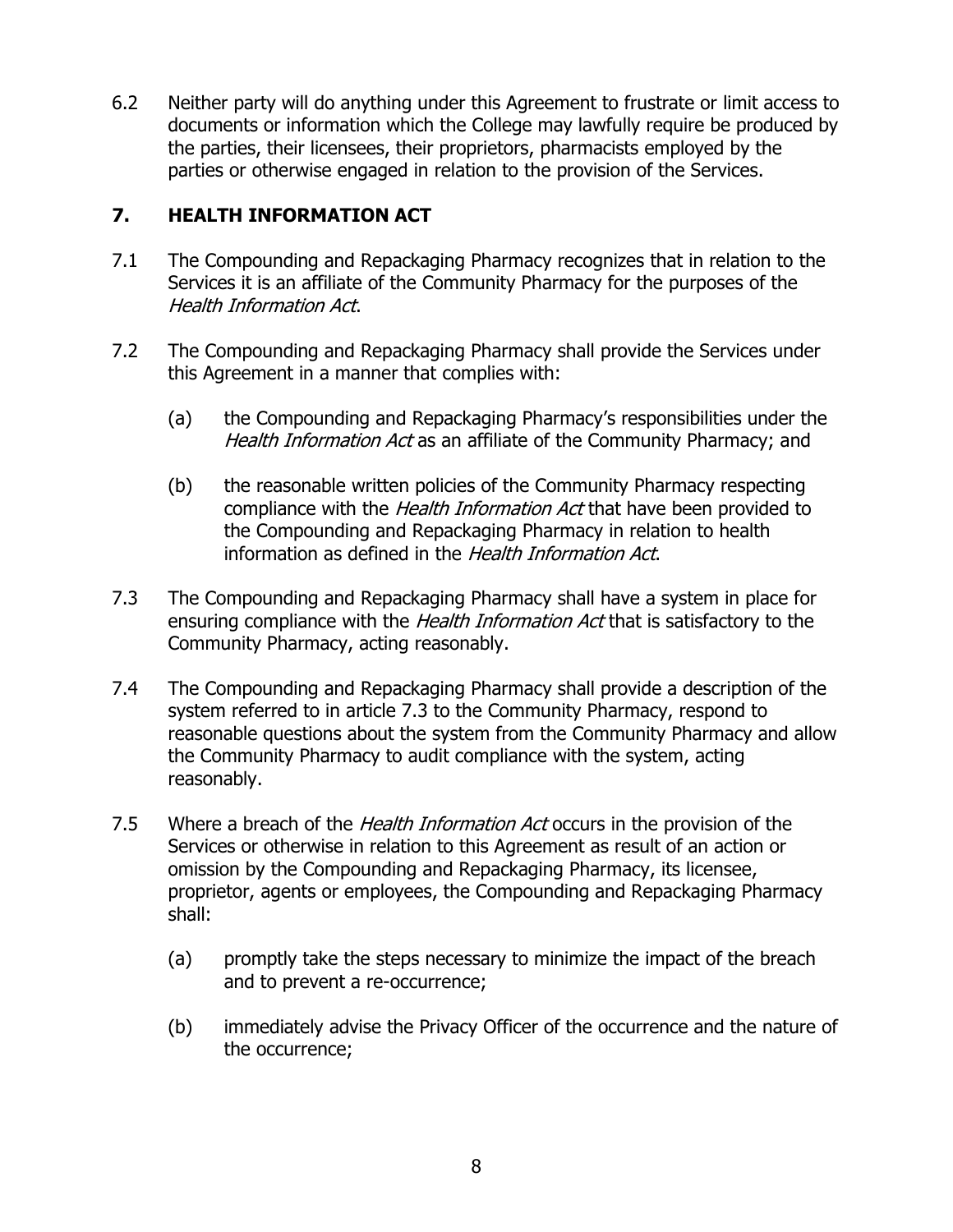- (c) cooperate with and assist the Community Pharmacy with any efforts it is required to take to mitigate the impact of the breach on the individuals affected by the breach;
- (d) investigate the cause of the breach and document the findings;
- (e) report the findings of the investigation to the Privacy Officer;
- (f) develop a remedial plan, if required, and provide a copy to the Privacy Officer;
- (g) review the findings of the investigation and the remedial plan, if any, with the Privacy Officer and answer questions or receive comments from the Privacy Officer about either of them;
- (h) implement the remedial plan, if any; and
- (i) allow the Community Pharmacy, acting reasonably, to verify and audit the implementation of the remedial plan.
- 7.6 In accessing the Services under this Agreement and in undertaking any other act under this Agreement, the Community Pharmacy shall ensure that it, its licensee, proprietor, employees and agents comply with the Health Information Act.

# **8. RECORDS TO BE KEPT SEPARATE**

8.1 If the Compounding and Repackaging Pharmacy operates as a community pharmacy under a community pharmacy licence, the Compounding and Repacking Pharmacy shall keep the records relating to its operations as a community pharmacy separate and distinct from the records relating to the Services it provides under this Agreement.

# **9. ACCESS TO RECORDS**

- 9.1 The Compounding and Repackaging Pharmacy shall, on reasonable notice in writing from the Community Pharmacy:
	- (a) provide the Community Pharmacy with access to any records relating to the provision of the Services under this Agreement; and
	- (b) provide the Community Pharmacy with a true copy of any records relating to the provision of the Services under this Agreement.
- 9.2 The Compounding and Repackaging Pharmacy may charge a reasonable fee for copying records required to be provided under article 9.1(b).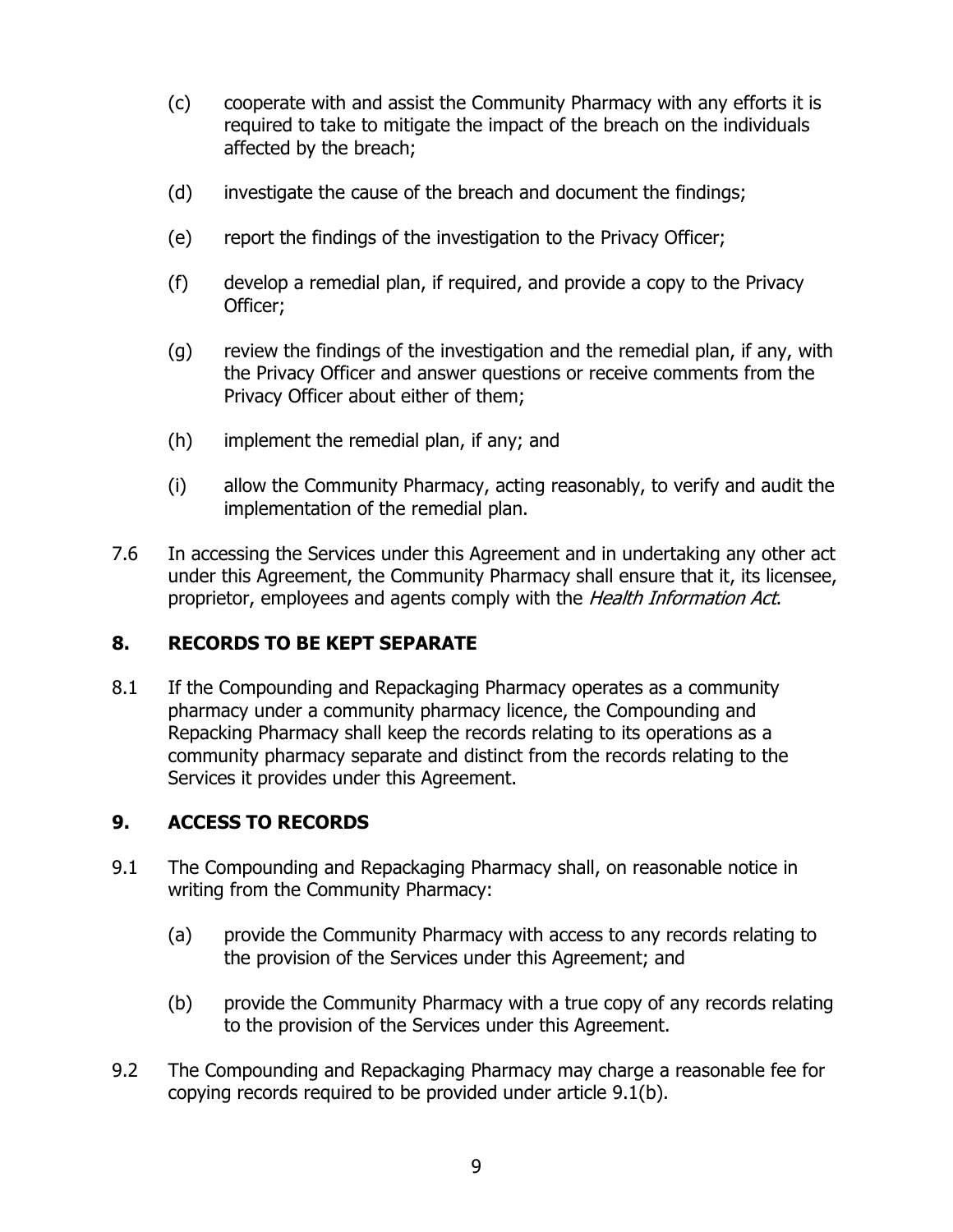# **10. ACCESS TO INFORMATION ABOUT INGREDIENTS**

- 10.1 The Compounding and Repackaging Pharmacy shall provide the Community Pharmacy with the following information about each drug that is compounded or repackaged under this Agreement:
	- (a) a list of the ingredients;
	- (b) the strength of each ingredient; and
	- (c) the quantity of each ingredient.

#### **11. EMERGENCY CONTACT**

- 11.1 Each party must ensure that an appropriate individual employed by the party is readily available at all times to deal with any emergency in relation to the Services or arising out of the Services that places life or health at risk.
- 11.2 For the purposes of article 11.1, the Compounding and Repackaging Pharmacy must have a system in place to ensure that for 24 hours a day, seven days a week, there is a pharmacist available and readily accessible, who has access to the necessary information about any drugs compounded and repackaged as part of the Services.

#### **12. TRANSPORTATION AND STORAGE**

- 12.1 In providing the Services, the Compounding and Repackaging Pharmacy shall use appropriate methods of storing, packaging and transporting drugs to ensure the security and integrity of the drugs.
- 12.2 The Compounding and Repackaging Pharmacy must take appropriate steps required to ensure the security and confidentiality of any personal or health information accompanying drugs during storage and transport.

#### **13. DISPENSING**

- 13.1 The Compounding and Repackaging Pharmacy agrees and acknowledges that its pharmacists or pharmacy technicians shall not dispense any drug compounded or repackaged as part of the Services to any patient of the Community Pharmacy.
- 13.2 The Compounding and Repackaging Pharmacy shall send any drug compounded or repackaged as part of the Services to the Community Pharmacy for dispensing to the patients of the Community Pharmacy by pharmacists or pharmacy technicians at the Community Pharmacy.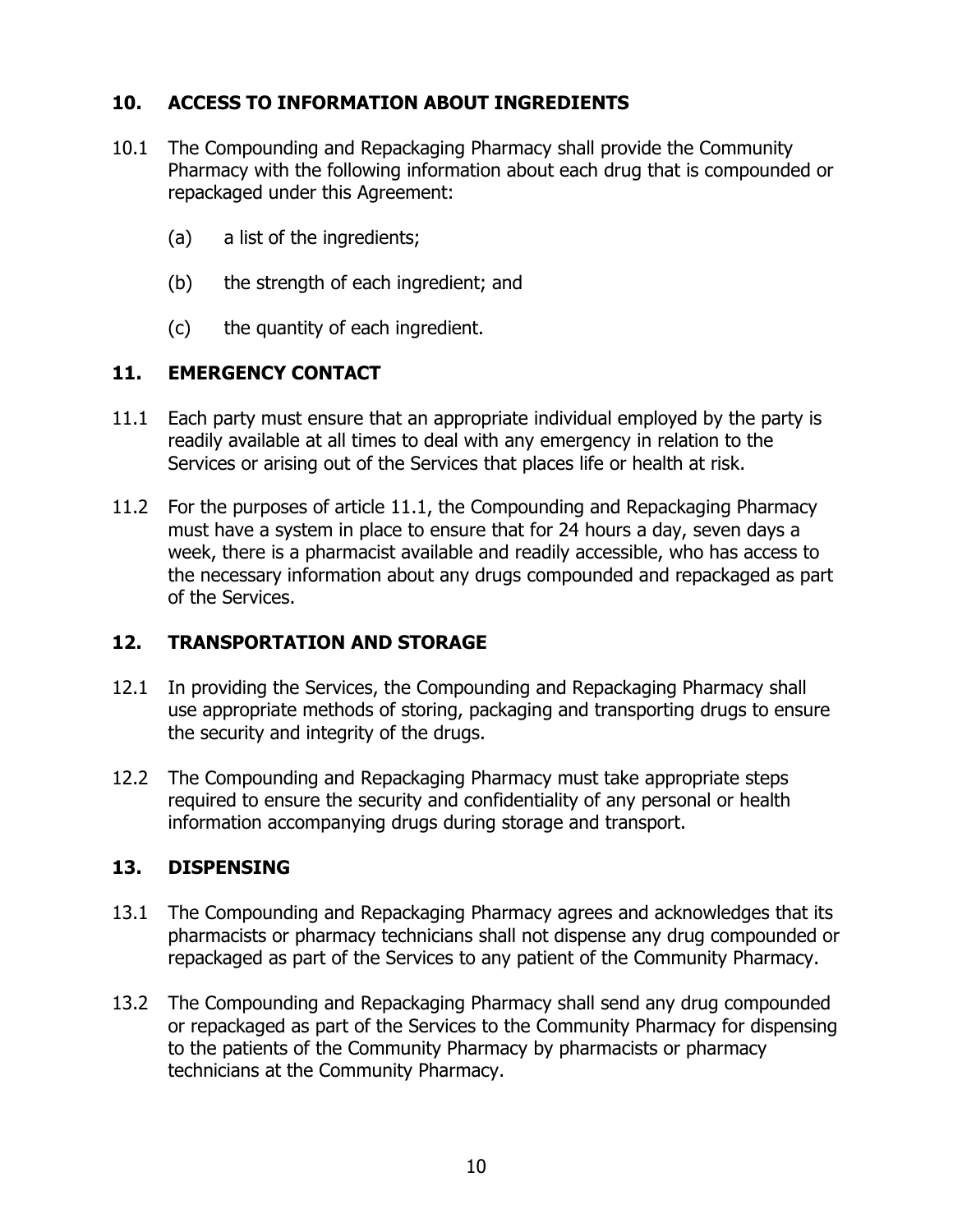13.3 Pharmacists or pharmacy technicians at the Community Pharmacy are responsible for dispensing any drugs provided to the Community Pharmacy under this Agreement to the patients of the Community Pharmacy.

## **14. INSPECTION OF PHARMACY**

- 14.1 Upon reasonable notice being provided by the Community Pharmacy, the Compounding and Repackaging Pharmacy shall allow the licensee of the Community Pharmacy to inspect the Compounding and Repackaging Pharmacy's facilities used in relation to the provision of the Services.
- 14.2 Subject to article 10.1, the Compounding and Repackaging Pharmacy may impose reasonable confidentiality requirements in relation to observations made and information received during an inspection under article 14.1.

## **15. QUALITY OF WORK AND PRODUCT**

- 15.1 The Compounding and Repackaging Pharmacy shall use appropriate and accepted processes in carrying out the compounding and repackaging activities included within the Services.
- 15.2 The Compounding and Repackaging Pharmacy guarantees the quality of products used in the compounding or repackaging of any drug under this Agreement in accordance with Schedule "B".
- 15.3 The Compounding and Repackaging Pharmacy guarantees the quality of all drugs compounded or repackaged, or both, under this Agreement in accordance with Schedule "B".

# **16. COMMUNITY PHARMACY'S OBLIGATION**

- 16.1 In any request for Services under this Agreement, the Community Pharmacy, through its licensee, shall ensure that its pharmacists do not refer a prescription to the Compounding and Repackaging Pharmacy for the purposes of obtaining the Services unless its pharmacists have taken reasonable steps to ensure that the prescription is:
	- (a) valid; and
	- (b) current, accurate, complete and appropriate.
- 16.2 The Community Pharmacy shall, through its licensee, ensure that its pharmacists and pharmacy technicians dispense any drugs that are compounded or repackaged by the Compounding and Repackaging Pharmacy under this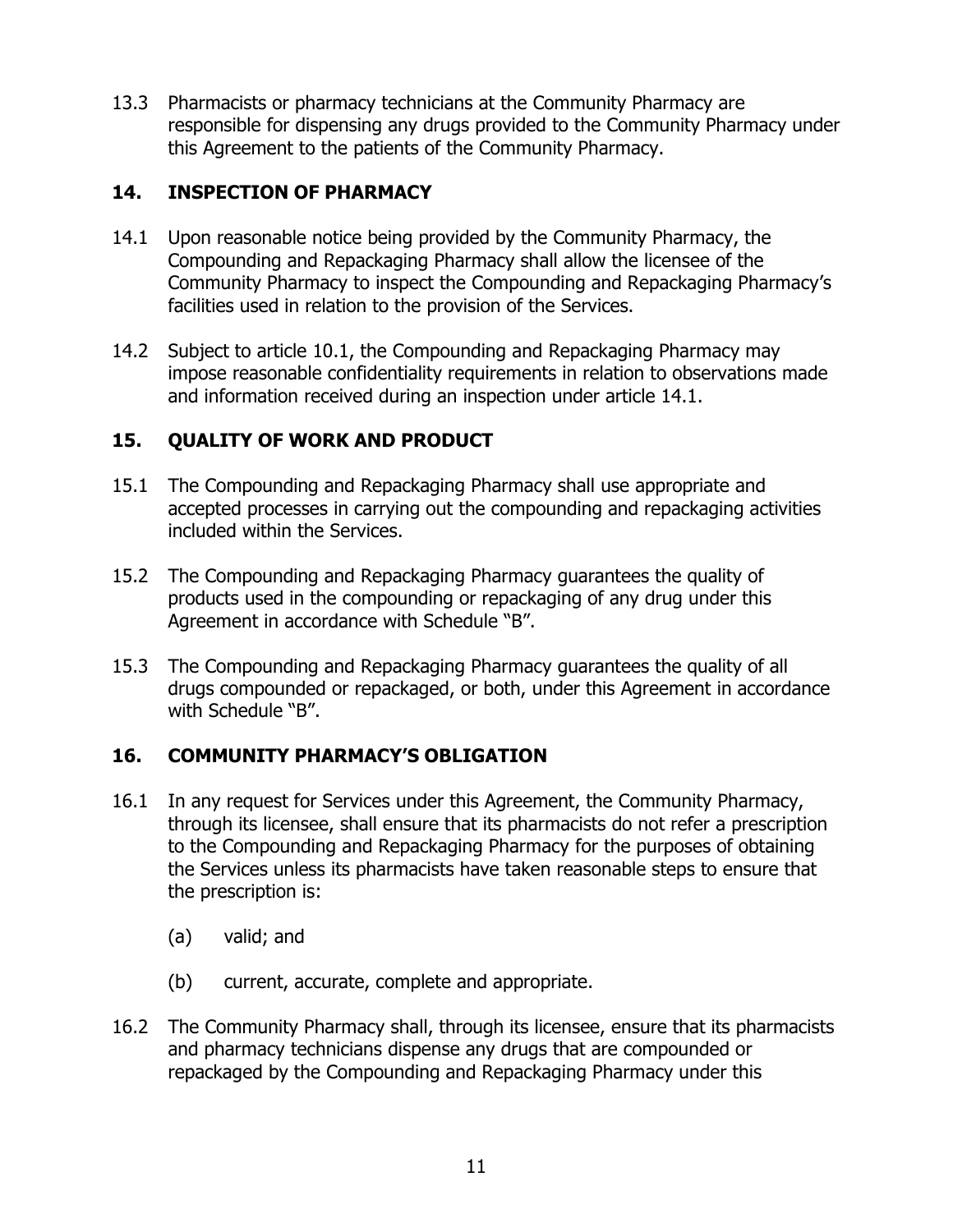Agreement to the Community Pharmacy's patients in accordance with the Standards of Practice for Pharmacists and Pharmacy Technicians.

16.3 Without limiting the generality of article 16.2, the Community Pharmacy shall, through its licensee, ensure that its pharmacists will be responsible for all patient interaction and are responsible to ensure the appropriateness of the drug therapy.

# **17. PROVISION OF CONTRACT TO REGISTRAR**

17.1 The parties each acknowledge that the Registrar of the College is entitled to request a copy of this Agreement from either of them and that upon receipt of such a request that party is required to provide a copy to the Registrar.

## **18. GENERAL**

- 18.1 Subject to article 18.2 this Agreement contains the entire understanding between the parties relating to the subject matter contained in it and supersedes all prior oral and written understandings, arrangements and agreements relating to the subject matter contained in it.
- 18.2 This Agreement is designed to address the regulatory requirements under section 19(a) of the *Pharmacy and Drug Regulation* and is not designed to address the commercial relationship between the parties, which may be governed by a commercial agreement that is
	- (a) not inconsistent with this Agreement; and
	- (b) available to the Registrar to ensure compliance with clause (a).
- 18.3 Any amendment to this Agreement must be in writing and signed by both parties.
- 18.4 Any variation, alteration or waiver of any of the rights or obligations of the parties under this Agreement must be in writing and signed by the parties.
- 18.5 Each of the provisions contained in this Agreement is distinct and severable and no waiver of any provision of this Agreement shall constitute a waiver of any other provision nor shall any waiver of any provision of this Agreement constitute a continuing waiver unless otherwise expressly provided.
- 18.6 Neither party may assign this Agreement or any portion of it.
- 18.7 This Agreement shall be interpreted in accordance with and is governed by the laws of the Province of Alberta.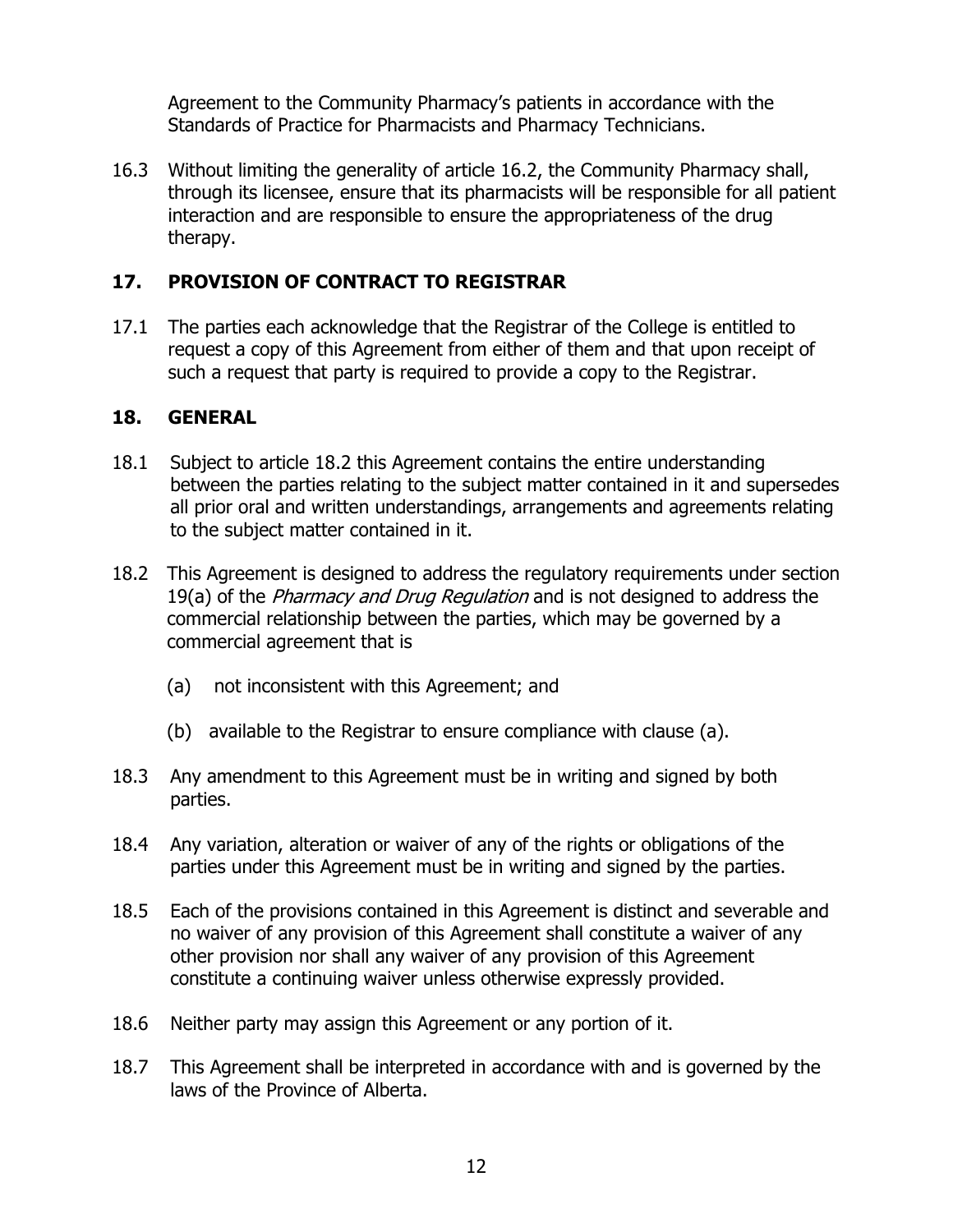- 18.8 The following provisions survive termination of this Agreement: articles 6, 7, 8, 9, 10, 11, and 15.
- 18.9 Each party warrants that the licensee of its pharmacy is authorized to sign this Agreement on its behalf.
- 18.10 This Agreement shall ensure to be the benefit of and be binding upon the parties hereto and their respective personal representatives, executors, administrators, successors and permitted assigns.
- 18.11 This Agreement applies only to the provision of Services in the Province of Alberta.

## **19. REVIEW OF AGREEMENT ON OR BEFORE THE THIRD ANNIVERSARY**

- 19.1 In the event that the term of this Agreement under article 4 is greater than 3 years, the parties agree that they shall meet to review this Agreement on or before the third anniversary of the date the Agreement is first signed to ensure that the terms of the Agreement are current and relevant.
- 19.2 The parties shall:
	- (a) keep minutes of the meeting referred to in article 19.1;
	- (b) ensure that the minutes are signed by the licensee of each party;
	- (c) provide a copy of the minutes to the Registrar on request.

WHEREFORE THE PARTIES to this Agreement have duly executed this Agreement as of the date written above.

#### **<COMPOUNDING AND REPACKAGING PHARMACY>**

Per: **Perimeter** 

<NAME of licensee>

# **<COMMUNITY PHARMACY>**

Per:

<NAME of licensee>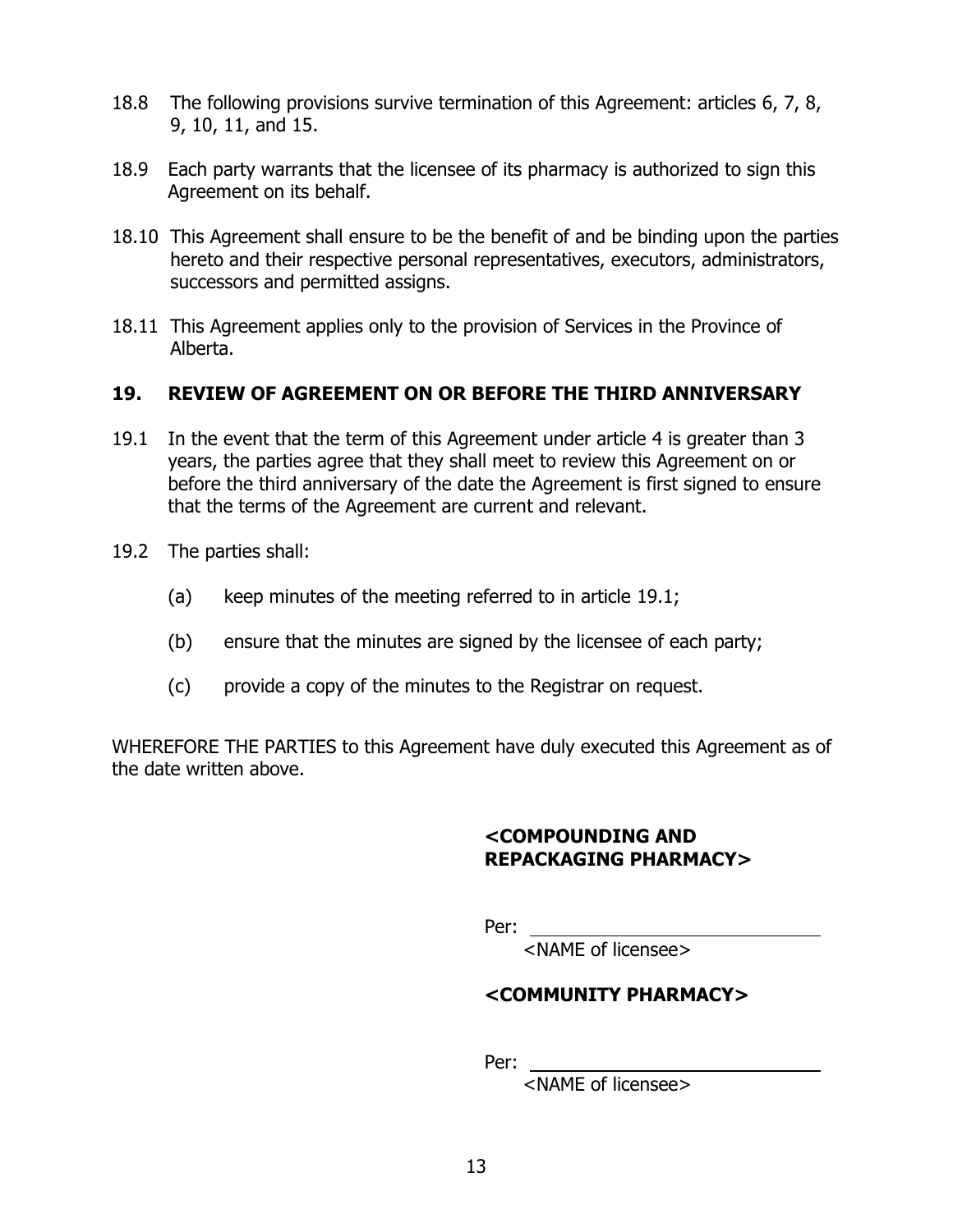# **SCHEDULE "A"**

#### **DESCRIPTION OF THE SERVICES UNDER THIS AGREEMENT**

The Compounding and Repackaging Pharmacy shall provide the Services to the Community Pharmacy, which shall include, but are not limited to, the following:

#### **<To be inserted by the parties>**